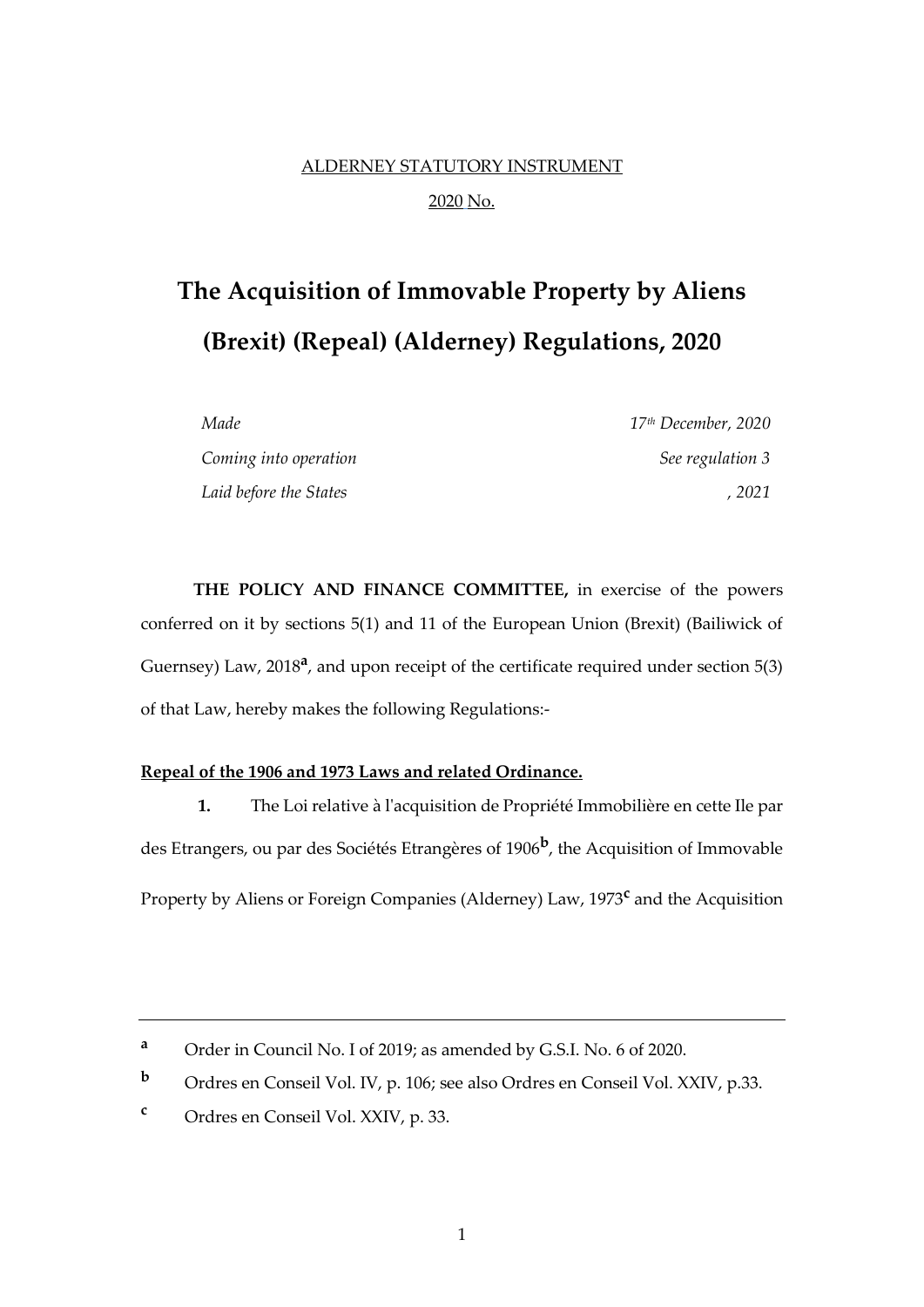of Real Property by Aliens (Assignment of Functions of Procureur du Roi) Ordinance, 1965**<sup>d</sup>** are repealed.

### **Citation.**

**2.** These Regulations may be cited as the Acquisition of Immovable Property by Aliens (Brexit) (Repeal) (Alderney) Regulations, 2020.

### **Commencement.**

**3.** These Regulations shall come into force on exit day.

Dated this 17th day of December, 2020

## J. DENT

Chairman of the Policy and Finance Committee For and on behalf of the Committee

\_\_\_\_\_\_\_\_

**<sup>d</sup>** Alderney Ordinance No. III of 1965.